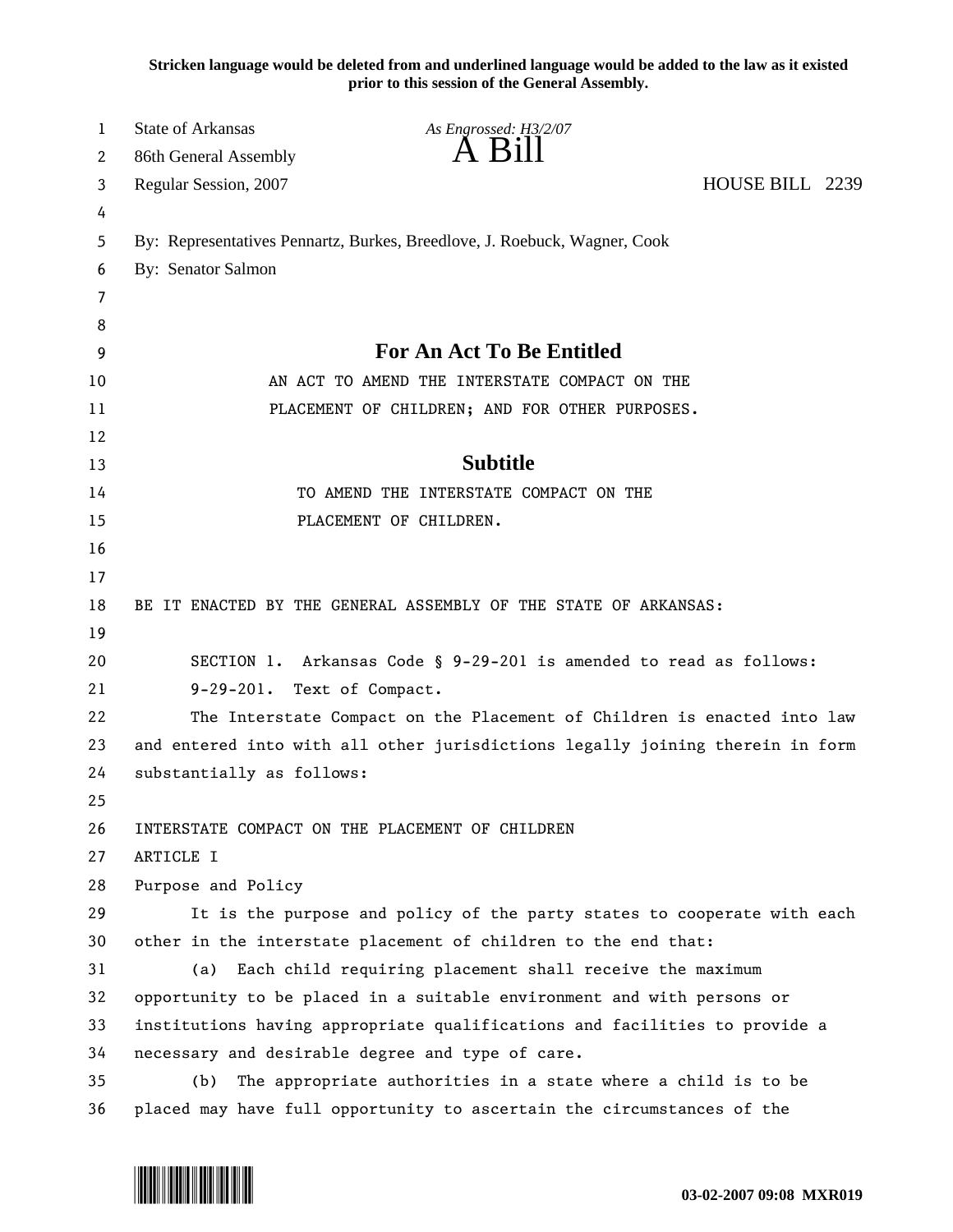1 proposed placement, thereby promoting full compliance with applicable 2 requirements for the protection of the child.

3 (c) The proper authorities of the state from which the placement is 4 made may obtain the most complete information on the basis of which to 5 evaluate a projected placement before it is made.

6 (d) Appropriate jurisdictional arrangement for the care of children 7 will be promoted.

8

9 ARTICLE II

10 Definitions

11 As used in this compact:

12 (a) "Child" means a person who, by reason of minority, is legally 13 subject to parental, guardianship, or similar control;

14 (b) "Sending agency" means a party state, officer or employee thereof; 15 a subdivision of a party state, or officer or employee thereof, a court of a 16 party state, a person, corporation, association, charitable agency, or other 17 entity which sends, brings, or causes to be sent or brought any child to 18 another party state;

19 (c) "Receiving state" means the state to which a child is sent, 20 brought or caused to be sent or brought, whether by public authorities or 21 private persons or agencies, and whether for placement with state or local 22 public authorities or for placement with private agencies or persons;

23 (d) "Placement" means:

24 (1) The arrangement for the care of a child in a family, free or 25 boarding home or in a child-caring agency or institution but does not include 26 any institution caring for the mentally ill, mentally defective or epileptic 27 or any institution primarily educational in character, and any hospital or 28 other medical facility; and

29 (2) The arrangement for the care of a child in the home of his 30 or her parent, other relative, or non-agency guardian in a receiving state 31 when the sending agency is any entity other than a parent, relative, guardian 32 or non-agency guardian making the arrangement for care as a plan exempt under 33 Article VIII(a) of the compact.

34 (e)(1) "Foster care" means the care of a child on a twenty-four-hour-35 a-day basis away from the home of the child's parent or parents. The care may 36 be by a relative of the child, by a non-related individual, by a group home,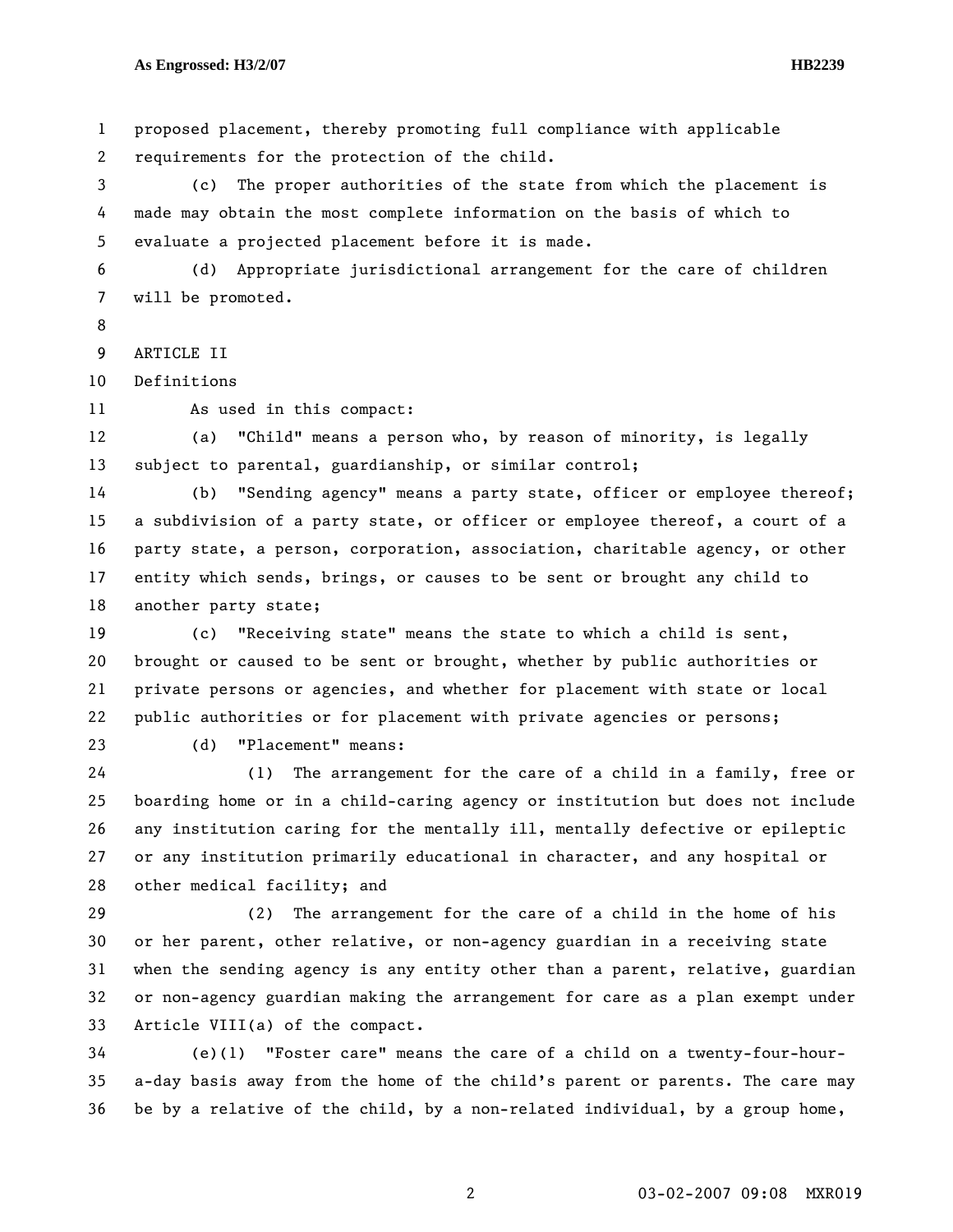1 or by a residential facility or any other entity. 2 (2) In addition, if twenty-four-hour-a-day care is provided by 3 the child's parents by reason of a court ordered placement and not by virtue 4 of the parent-child relationship, the care is foster care. 5 (f)(1) "Priority placement" means whenever a court, upon request or on 6 its own motion or where court approval is required, determines that a 7 proposed priority placement of a child from one (1) state into another state 8 is necessary because: 9 (A) The child is under two (2) years of age; 10 (B) The child is in an emergency shelter; or 11 (C) The court finds that the child has spent a substantial 12 amount of time in the home of the proposed placement recipient. 13 (2) The state agency has thirty (30) days to complete a request 14 for a priority placement. 15 (3) Requests for placement shall not be expedited or given 16 priority except as outlined in this subsection. 17 (g) "Home study" means a written report that is obtained after an 18 investigation of a household and that may include a criminal background 19 check, including a fingerprint-based criminal background check in the 20 national crime information database and a local criminal background check on 21 any person in the household sixteen (16) years of age and older. 22 23 ARTICLE III 24 Conditions for Placement 25 (a) No sending agency shall send, bring, or cause to be sent or 26 brought into any other party state any child for placement in foster care or 27 as a preliminary to a possible adoption unless the sending agency shall 28 comply with each and every requirement set forth in this article and with the 29 applicable laws of the receiving state governing the placement of children 30 therein. 31 (b) Prior to sending, bringing, or causing any child to be sent or 32 brought into a receiving state for placement in foster care or as a 33 preliminary to a possible adoption, the sending agency shall furnish the 34 appropriate public authorities in the receiving state written notice of the

35 intention to send, bring, or place the child in the receiving state. The 36 notice shall contain: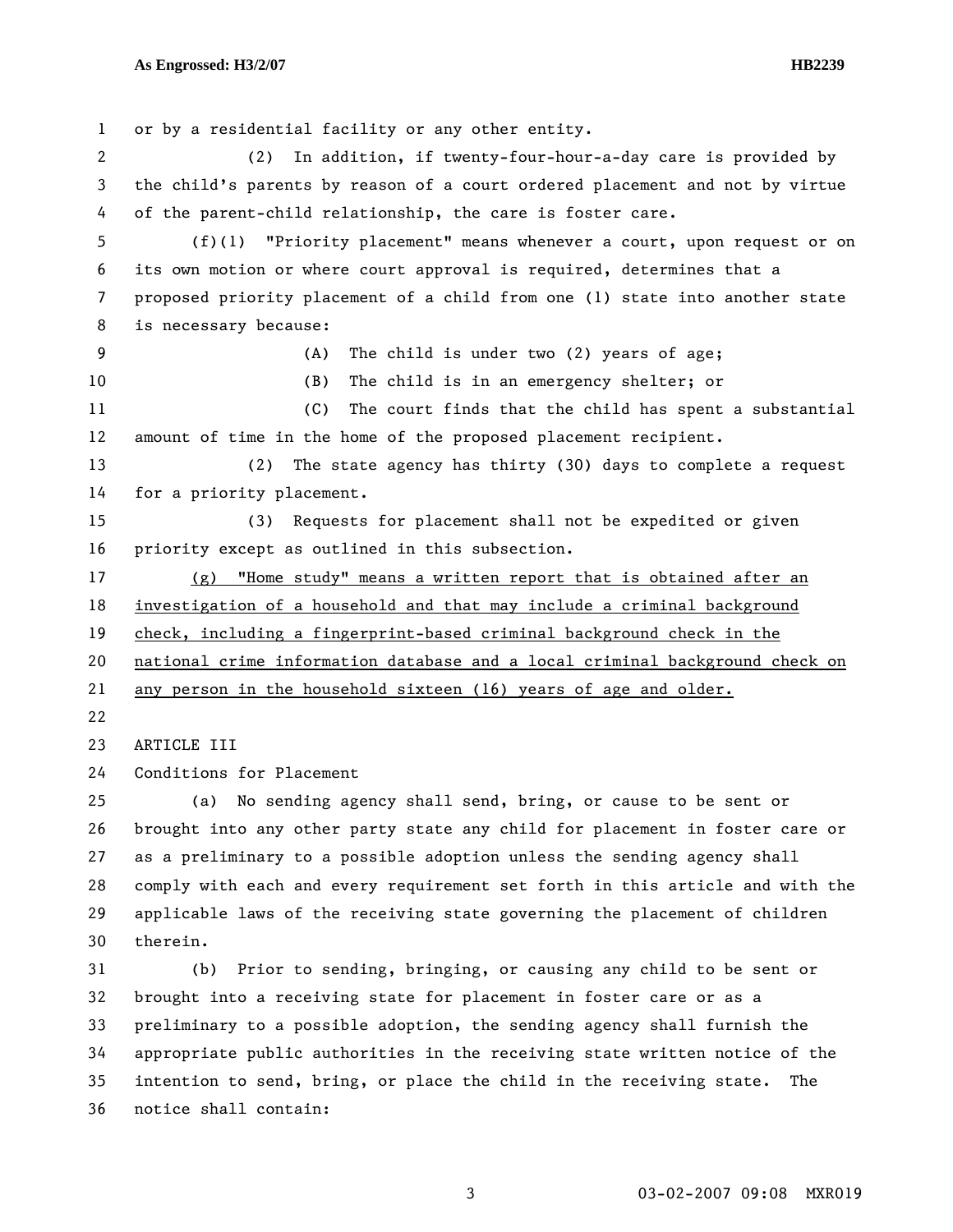1 (1) The name, date and place of birth of the child;

2 (2) The identity and address or addresses of the parents or 3 legal guardian;

4 (3) The name and address of the person, agency, or institution 5 to or with which the sending agency proposes to send, bring, or place the 6 child;

7 (4) A full statement of the reasons for such proposed action and 8 evidence of the authority pursuant to which placement is proposed to be made.

9 (c) Any public officer or agency in a receiving state which is in 10 receipt of a notice pursuant to paragraph (b) of this article may request of 11 the sending agency, or any other appropriate officer or agency of or in the 12 sending agency's state, and shall be entitled to receive therefrom, such 13 supporting or additional information as it may deem necessary under the 14 circumstances to carry out the purpose and policy of this compact.

15 (d) The child shall not be sent, brought, or caused to be sent or 16 brought into the receiving state until the appropriate public authorities in 17 the receiving state shall notify the sending agency, in writing, to the 18 effect that the proposed placement does not appear to be contrary to the 19 interests of the child.

20 (e)(1) If the home study is denied, the sending state agency shall 21 present the home study to the juvenile division judge in the sending state.

22 (2) The sending state juvenile division judge shall review the 23 home study and make specific written findings of fact regarding the concerns 24 outlined in the home study.

25 (3) If the sending state juvenile division court finds that the 26 health and safety concerns cannot be addressed or cured by services, the 27 court will not make the placement.

28

29 ARTICLE IV

30 Penalty for Illegal Placement

31 The sending, bringing, or causing to be sent or brought into any 32 receiving state of a child in violation of the terms of this compact shall 33 constitute a violation of the laws respecting the placement of children of 34 both the state in which the sending agency is located or from which it sends 35 or brings the child and of the receiving state. Such violation may be 36 punished or subjected to penalty in either jurisdiction in accordance with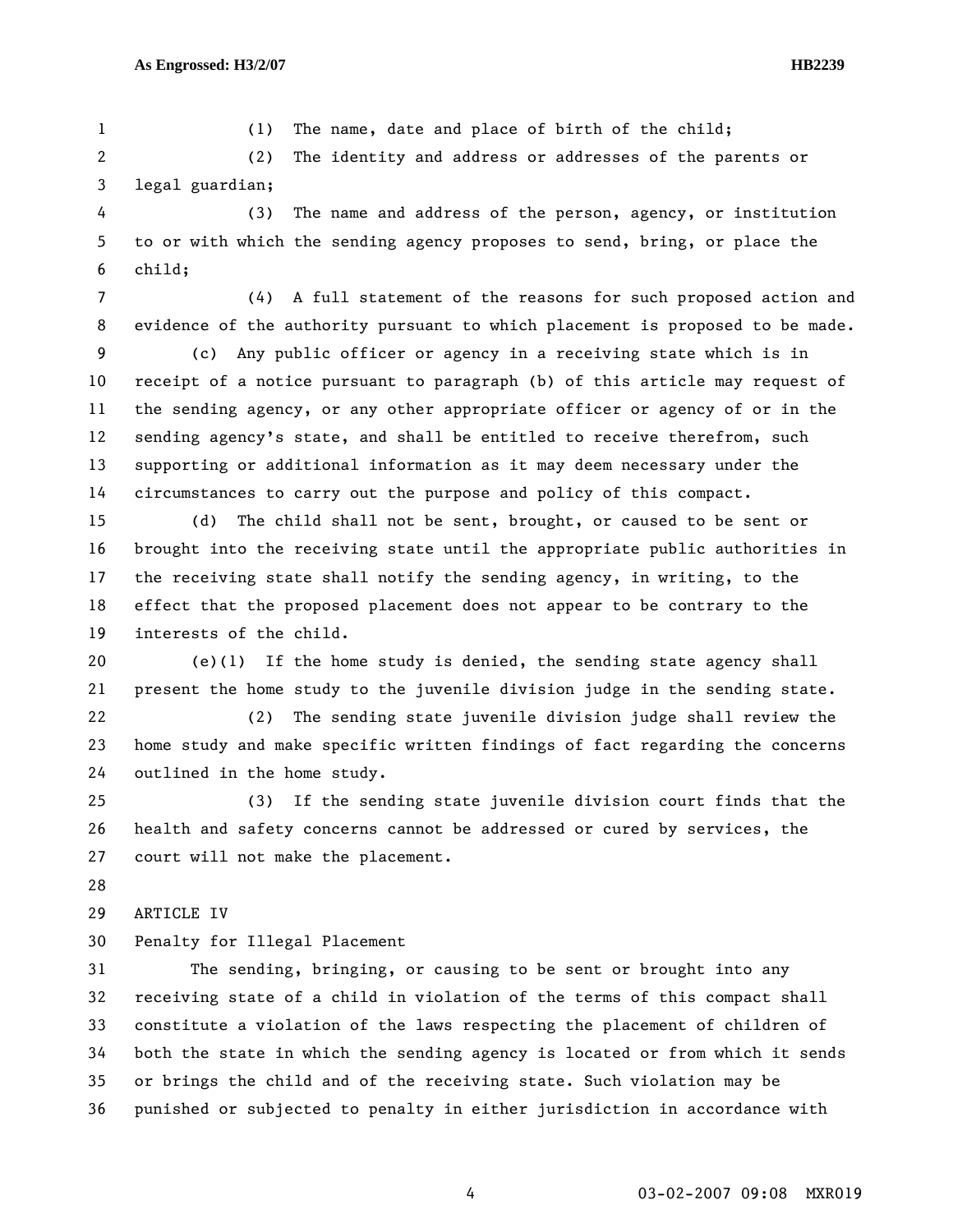1 its laws. In addition to liability for any such punishment or penalty, any 2 such violation shall constitute full and sufficient grounds for the 3 suspension or revocation of any license, permit, or other legal authorization 4 held by the sending agency which empowers or allows it to place, or care for 5 children.

6

```
7 ARTICLE V
```
8 Retention of Jurisdiction

9 (a) The sending agency shall retain jurisdiction over the child 10 sufficient to determine all matters in relation to the custody, supervision, 11 care, treatment, and disposition of the child which it would have had if the 12 child had remained in the sending agency's state, until the child is adopted, 13 reaches majority, becomes self-supporting, or is discharged with the 14 concurrence of the appropriate authority in the receiving state. Such 15 jurisdiction shall also include the power to effect or cause the return of 16 the child or its transfer to another location and custody pursuant to law. 17 The sending agency shall continue to have financial responsibility for 18 support and maintenance of the child during the period of the placement. 19 Nothing contained herein shall defeat a claim of jurisdiction by a receiving 20 state sufficient to deal with an act of delinquency or crime committed 21 therein.

22 (b) When the sending agency is a public agency, it may enter into an 23 agreement with an authorized public or private agency in the receiving state 24 providing for the performance of one (1) or more services in respect of such 25 case by the latter as agent for the sending agency.

26 (c) Nothing in this compact shall be construed to prevent a private 27 charitable agency authorized to place children in the receiving state from 28 performing services or acting as agent in that state for a private charitable 29 agency of the sending state, nor to prevent the agency in the receiving state 30 from discharging financial responsibility for the support and maintenance of 31 a child who has been placed on behalf of the sending agency without relieving 32 the responsibility set forth in paragraph (a) hereof.

33

34 ARTICLE VI

35 Institutional Care of Delinquent Children

36 A child adjudicated delinquent may be placed in an institution in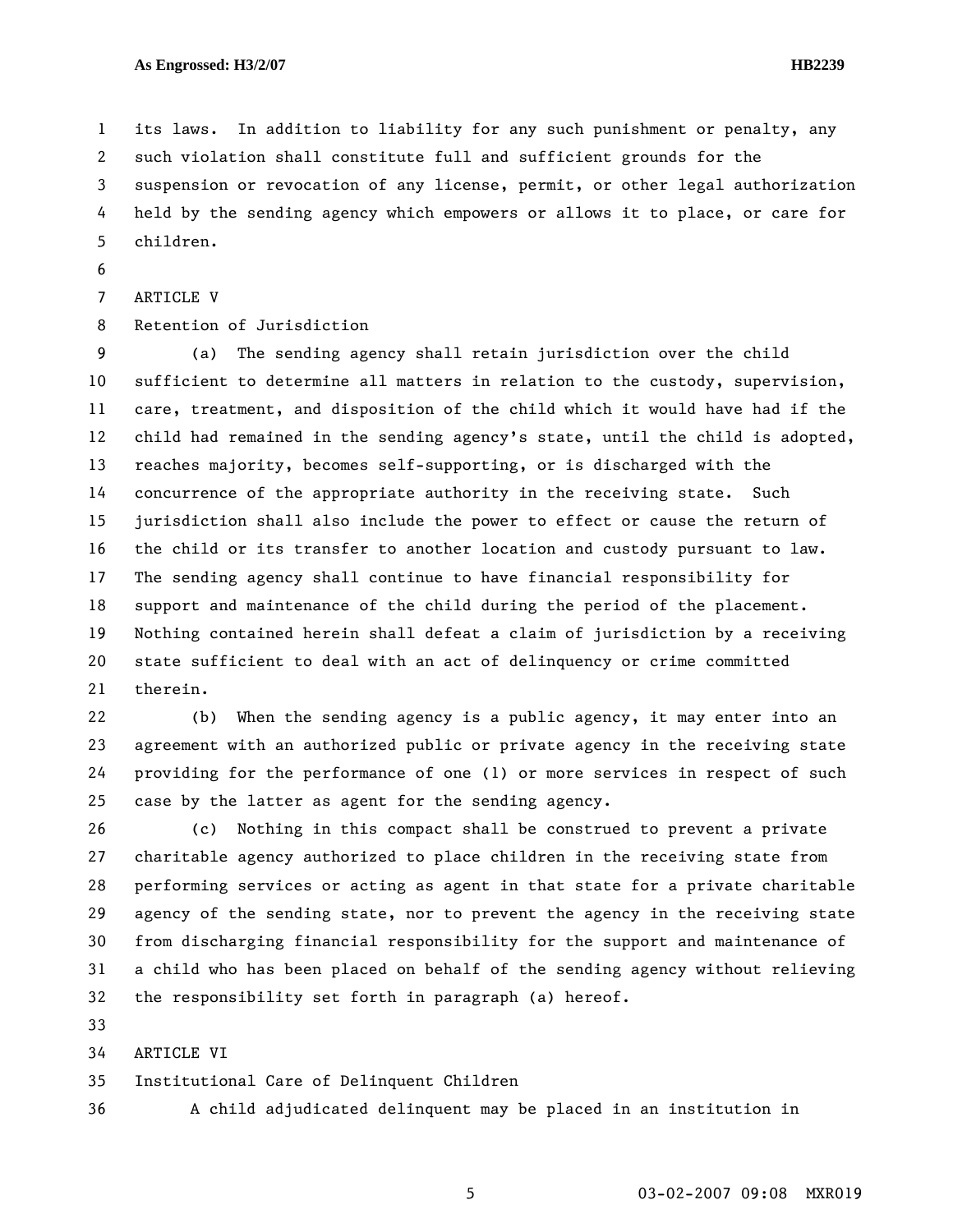1 another party jurisdiction pursuant to this compact but no such placement 2 shall be made unless the child is given a court hearing on notice to the 3 parent or guardian with opportunity to be heard, prior to his being sent to 4 such other party jurisdiction for institutional care and the court finds 5 that: 6 (1) Equivalent facilities for the child are not available in the 7 sending agency's jurisdiction; and 8 (2) Institutional care in the other jurisdiction is in the best 9 interest of the child and will not produce undue hardship. 10 11 ARTICLE VII 12 Compact Administrator 13 The executive head of each jurisdiction party to this compact shall 14 designate an officer who shall be general coordinator of activities under 15 this compact in his jurisdiction and who, acting jointly with like officers 16 of other party jurisdictions, shall have power to promulgate rules and 17 regulations to carry out more effectively the terms and provisions of this 18 compact. 19 20 ARTICLE VIII 21 Limitations 22 This compact shall not apply to: 23 (a)(1) Except as provided under subdivision (a)(2) of this section, 24 the sending or bringing of a child into a receiving state by his parent, 25 stepparent, grandparent, adult brother or sister, adult uncle or aunt, or his 26 guardian and leaving the child with any such relative or nonagency guardian 27 in the receiving state;. 28 *(2) If the guardianship is established as a prelude to a non-*29 *relative adoption or to avoid compliance with this compact, the guardian*  30 *shall comply with this compact.* 31 (b) Any placement, sending, or bringing of a child into a receiving 32 state pursuant to any other interstate compact to which both the state from 33 which the child is sent or brought and the receiving state are party, or to 34 any other agreement between said states which has the force of law. 35 36 ARTICLE IX